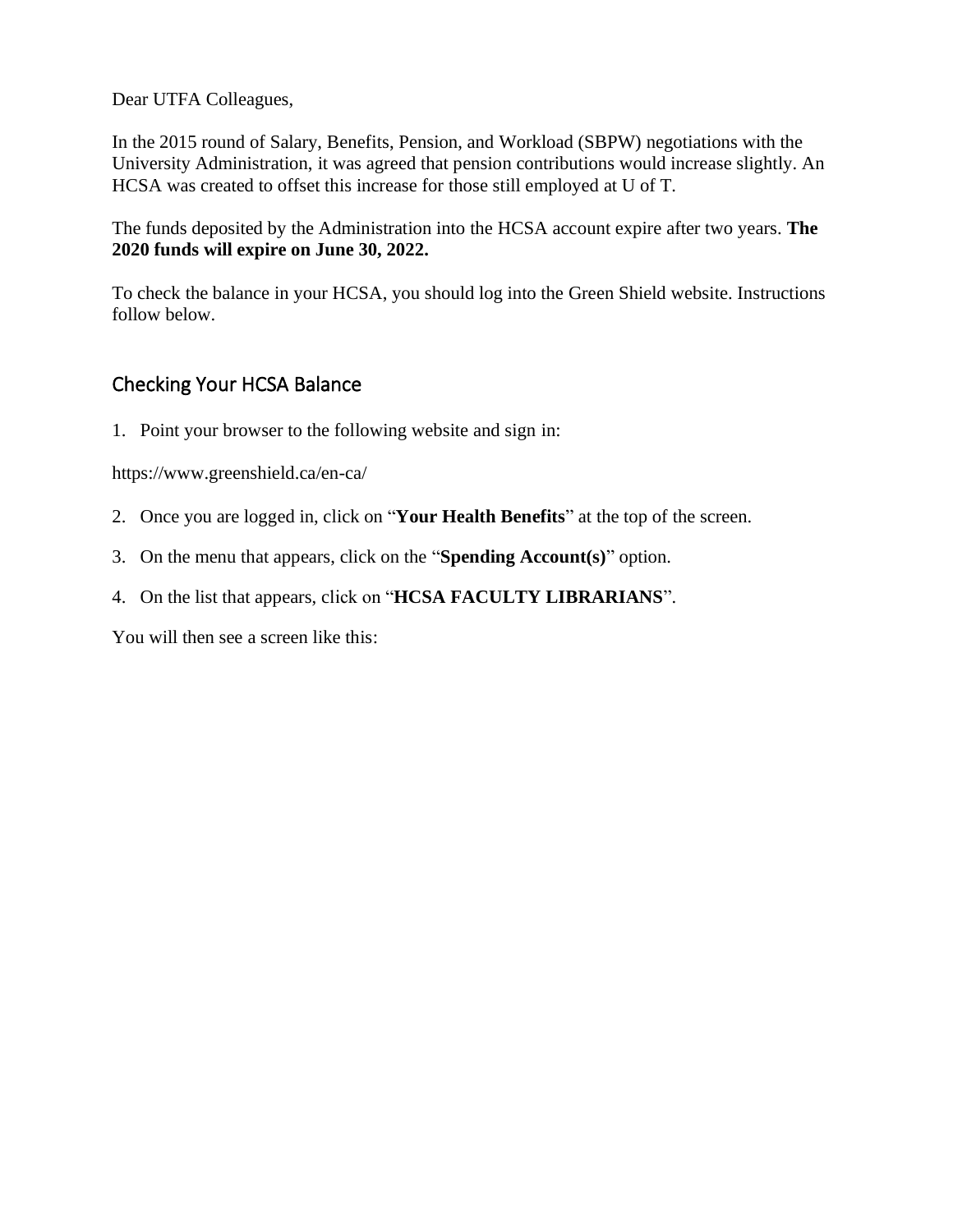#### **HCSA FACULTY LIBRARIANS**

#### My Contributions

| 2021                                                                                                                                                                                                                                                                                                                                                                                                                                                                                                                                                                             | 2020         |                          |          |  |  |  |  |
|----------------------------------------------------------------------------------------------------------------------------------------------------------------------------------------------------------------------------------------------------------------------------------------------------------------------------------------------------------------------------------------------------------------------------------------------------------------------------------------------------------------------------------------------------------------------------------|--------------|--------------------------|----------|--|--|--|--|
| Amount Deposited:                                                                                                                                                                                                                                                                                                                                                                                                                                                                                                                                                                | \$700.00     | <b>Amount Deposited:</b> | \$830.00 |  |  |  |  |
| Amount Used:                                                                                                                                                                                                                                                                                                                                                                                                                                                                                                                                                                     | \$700.00     | Amount Used:             | \$830.00 |  |  |  |  |
| <b>Amount Remaining:</b>                                                                                                                                                                                                                                                                                                                                                                                                                                                                                                                                                         | \$0.00       | <b>Amount Remaining:</b> | \$0.00   |  |  |  |  |
| <b>Coverage for additional expenses</b><br>Your HCSA FACULTY LIBRARIANS is like a bank account that you can use to pay for eligible health and dental<br>Submit a claim<br>expenses not fully covered by your group benefits plan or your provincial health plan. It also covers a wide range of<br>health and dental expenses such as medical equipment, drugs, medications, eyeglasses, paramedical practitioners and<br>orthodontic expenses, as well as co-payments or deductibles. Please click here for a link to eligible expenses under<br>your HCSA FACULTY LIBRARIANS. |              |                          |          |  |  |  |  |
| <b>Coordination of Benefits</b>                                                                                                                                                                                                                                                                                                                                                                                                                                                                                                                                                  |              |                          |          |  |  |  |  |
| <b>Benefit</b>                                                                                                                                                                                                                                                                                                                                                                                                                                                                                                                                                                   |              | <b>Auto Coordination</b> |          |  |  |  |  |
| Dental                                                                                                                                                                                                                                                                                                                                                                                                                                                                                                                                                                           | <b>⊙</b> Yes | ) No                     |          |  |  |  |  |
| Drug                                                                                                                                                                                                                                                                                                                                                                                                                                                                                                                                                                             | <b>⊙</b> Yes | ) No                     |          |  |  |  |  |
| <b>EHS</b>                                                                                                                                                                                                                                                                                                                                                                                                                                                                                                                                                                       | <b>⊙</b> Yes | ) No                     |          |  |  |  |  |
| Travel                                                                                                                                                                                                                                                                                                                                                                                                                                                                                                                                                                           | (a) Yes      | ) No                     |          |  |  |  |  |
|                                                                                                                                                                                                                                                                                                                                                                                                                                                                                                                                                                                  |              |                          | Save     |  |  |  |  |

 $\lambda$ 

In this example, all HCSA contributions made for 2020 and 2021 have been spent (as the "Amount Remaining" is \$0.00). You will note that the initial amount for 2020 was \$830, which is the regular annual amount of \$650 plus the additional \$180 recently negotiated by UTFA. The amount for 2021 was \$50 more than the regular amount. This was part of the agreement for the second year of our recent three-year SBPW deal.

5. Make a note of any unspent amounts ("**Amount Remaining**") in each of the two years.

If there is an unspent amount in either year, it is possible to use this money to get a refund on the health care premiums that have been deducted from your paycheck. Instructions on how to do this are below.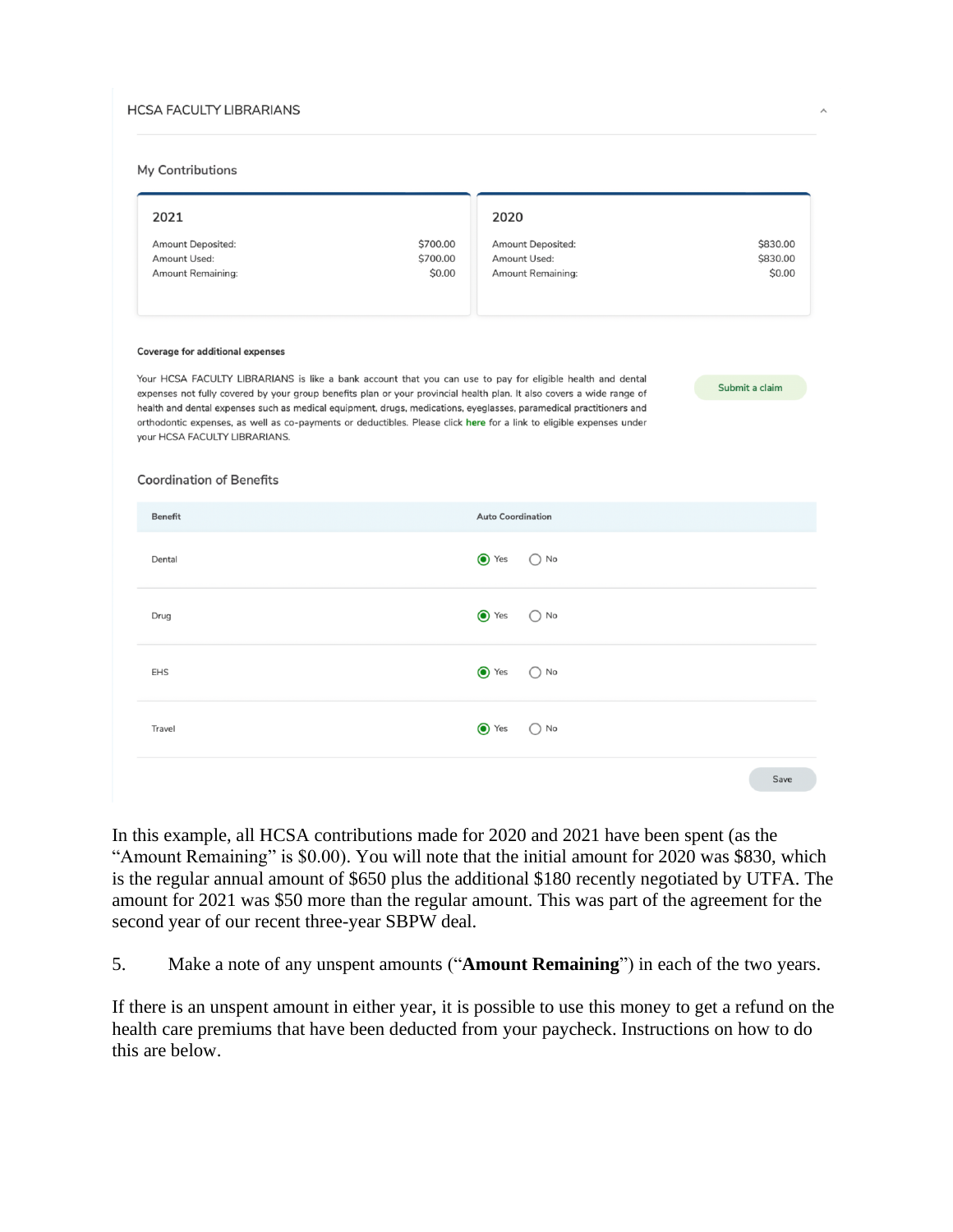6. The section called "**Coordination of Benefits**" (see image above) is also important. It shows if your HSCA is coordinated with your other benefits. UTFA recommends that you consider checking "yes" for all these options, and then clicking the green "Save" button.

What this option will do is automatically deduct any copayments that you might otherwise have to make from your HCSA. You will make the copayments at the point of service, but any amount coming from your HCSA will be deposited back into your bank account.

### How to use a balance in your HCSA to pay for your health care premiums

It is possible to apply an HCSA balance toward what you have paid for three sets of premiums: extended health care, semi-private care, and dental care.

- 1. Click on the green "**Submit a claim**" button, then click on the menu below the "**Choose a type of claim**" heading, and then scroll down and select "**Health and Dental Plan Premiums**".
- 2. Click on "**Next Step**". You will see a screen like this:

| <b>Providers</b> |                                               |                                                     |                                                                                                          |                                                                                                                                                                            |
|------------------|-----------------------------------------------|-----------------------------------------------------|----------------------------------------------------------------------------------------------------------|----------------------------------------------------------------------------------------------------------------------------------------------------------------------------|
|                  |                                               |                                                     |                                                                                                          |                                                                                                                                                                            |
|                  | Phone number                                  | Address                                             |                                                                                                          | $\times$                                                                                                                                                                   |
|                  | ?                                             | 2                                                   | ?                                                                                                        |                                                                                                                                                                            |
|                  |                                               |                                                     |                                                                                                          |                                                                                                                                                                            |
| Choose a date    | \$                                            | \$                                                  | <b>Selected Provider</b>                                                                                 | $\times$                                                                                                                                                                   |
|                  | + Add another provider<br><b>Expense Date</b> | <b>Adding Expense Detail</b><br><b>Total Amount</b> | insurance plan premiums, enter your employer's information as the provider.<br><b>Other Carrier Paid</b> | Your provider is who you paid in exchange for an item or service, and could be an individual or a retail location. When submitting a claim for<br><b>Selected Provider</b> |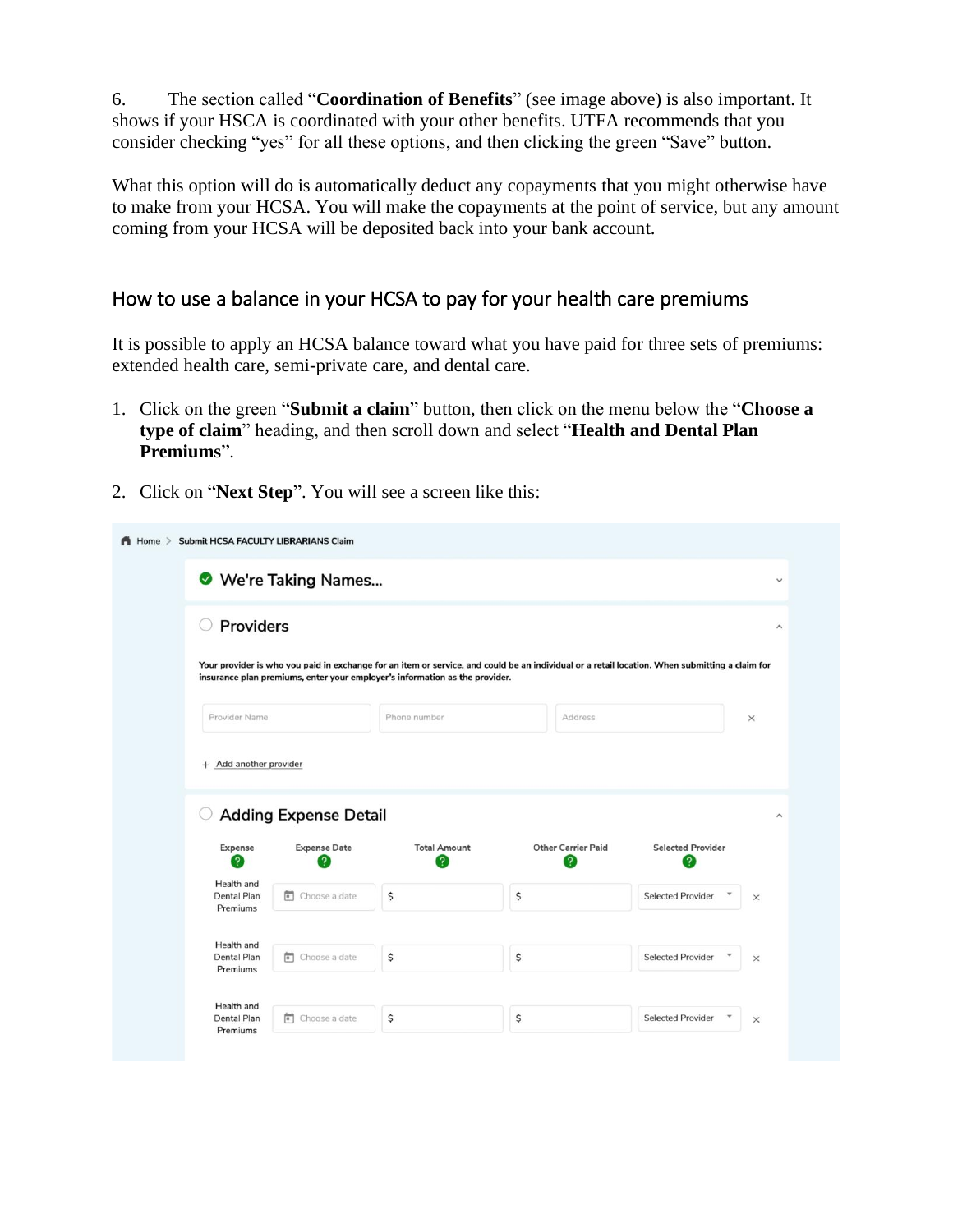- 3. Select yourself under the "**We're Taking Names**…" menu. If your care coverage is provided by a spouse employed by U of T, see the note to follow.
- 4. In the "**Providers**" section, input the following provider information:
	- a. Provider Name: University of Toronto
	- b. Phone number: 1-866-358-4436
	- c. Address: 215 Huron Street, 8<sup>th</sup> Floor, Toronto, ON M5S 1A2
- 5. In the "**Adding Expense Detail**" section, choose "University of Toronto" under "selected provider".
- 6. Before you can proceed further, you need to determine how much you paid in eligible premiums on each paycheck for the past year. You will have to add up the amounts until you have enough to cover the unspent HCSA balance. (NOTE: it is not possible to claim a premium payment that is more than one year before the date at which you are filing the claim, so you will NOT be looking back to pay statements from 2020 to charge against the 2020 unspent HCSA amount, for example. That is, you will need to use pay statements from within the 12-month period prior to your claim.)

## How to Obtain Your Recent Pay Stubs Through the HR Employee Self Service Website

1. Point your browser to the following address:

<https://uthrprod.service-now.com/esc>

- 2. Click on **Employee Self Service**.
- 3. Login with your UTORid.
- 4. Click: **My HR Self Service**.
- 5. Answer your security question.
- 6. Click **Pay and Benefits information**.
- 7. Click **Pay Statement.** You will see something like this: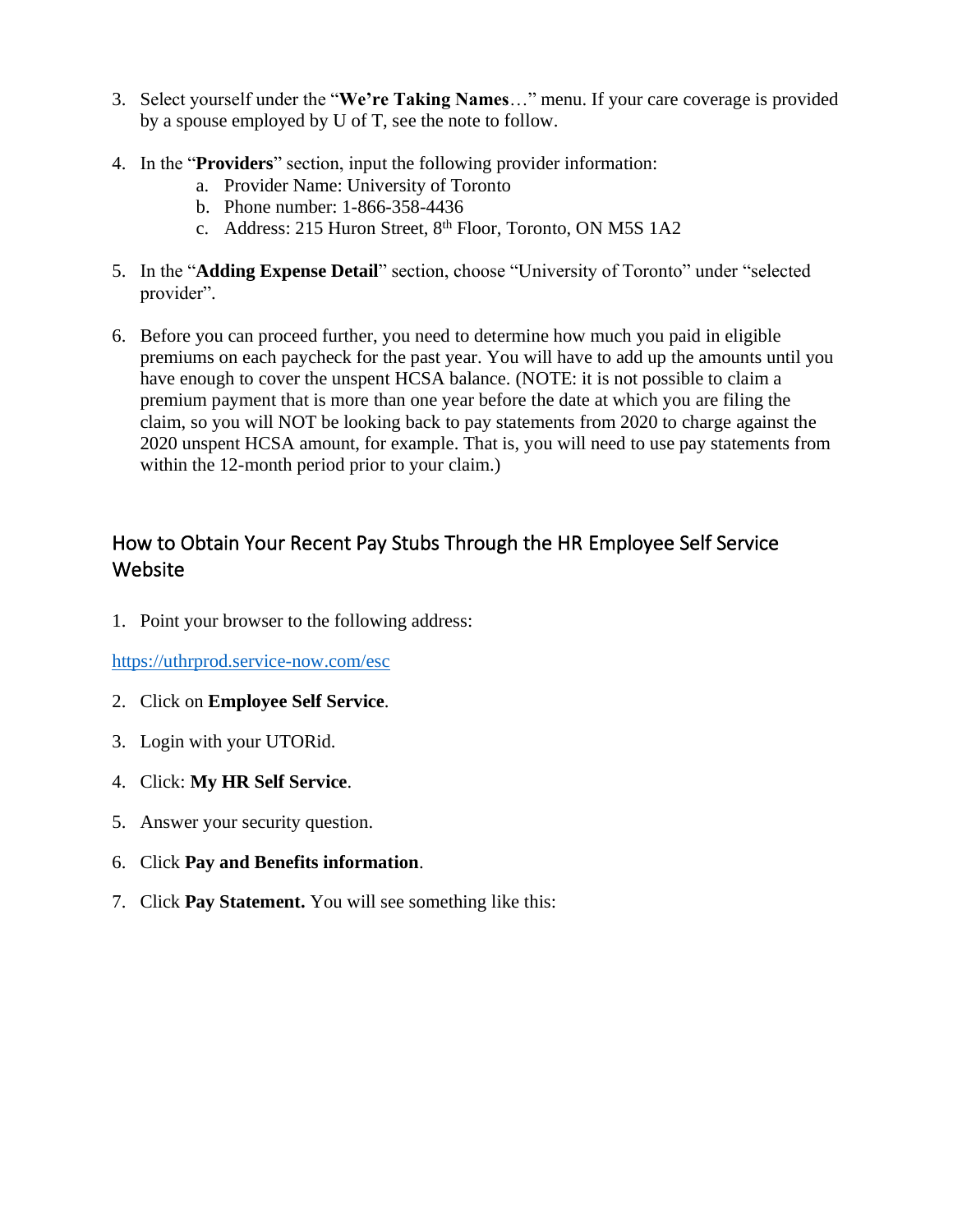| UNIVERSITY OF<br><b>TORONTO</b><br>ತ | <b>Administrative Web Services</b>                    |                                                                                                                             |                        | Log                     |
|--------------------------------------|-------------------------------------------------------|-----------------------------------------------------------------------------------------------------------------------------|------------------------|-------------------------|
|                                      |                                                       |                                                                                                                             |                        | Welcome: Jun Noga       |
|                                      |                                                       | To protect the security of your data, this application will automatically terminate in 03:56:18. Unsaved work will be lost. |                        |                         |
|                                      |                                                       |                                                                                                                             |                        |                         |
| Welcome<br><b>Inbox</b>              |                                                       | My Research<br><b>Expense Reimbursement</b>                                                                                 |                        |                         |
| <b>Employee Self-Service</b>         |                                                       |                                                                                                                             |                        |                         |
| ٠                                    | My HR Self-Service > Employee Self-Service > ESS Menu |                                                                                                                             |                        | Full Scree              |
| <b>ESS Menu</b>                      | Pay Statement: 27.05.2022                             |                                                                                                                             |                        |                         |
| <b>My Security Questions</b>         | Back 4 Previous Statement Next Statement              |                                                                                                                             |                        | $\bm{o}$ .              |
|                                      | ▼ Overview and Selection                              |                                                                                                                             |                        |                         |
|                                      | Show: All Available                                   | $\blacktriangledown$                                                                                                        |                        |                         |
|                                      | <b>Payment Date</b>                                   | Payroll Type                                                                                                                | <b>Gross Amount</b>    | Payment Amount          |
|                                      | 27.05.2022                                            | Regular payroll run                                                                                                         | 19,147.83 CAD          |                         |
|                                      | 28.04.2022                                            | Regular payroll run                                                                                                         | 24,884.52 CAD          |                         |
|                                      | 28.03.2022                                            | Regular payroll run                                                                                                         | 18,753,42 CAD          |                         |
|                                      | 28.02.2022                                            | Regular payroll run                                                                                                         | 18,753,42 CAD          |                         |
|                                      | 28.01.2022                                            | Regular payroll run                                                                                                         | 18,753,42 CAD          |                         |
|                                      | ▼ Salary Statement                                    |                                                                                                                             |                        |                         |
|                                      | Income tax/regular                                    |                                                                                                                             | 5,991.33               | 29,940.24               |
|                                      | Income tax/non-per.                                   |                                                                                                                             |                        | 2,184.28                |
|                                      |                                                       | CPP Employee Contribution                                                                                                   |                        | 3,499.80                |
|                                      | EI Employee Premiums                                  | TOTAL LEGISLATED DEDUCTIONS                                                                                                 | 5,991.33               | 952.74<br>36,577.06     |
|                                      |                                                       |                                                                                                                             |                        |                         |
|                                      |                                                       | OTHER PAYMENTS/DEDUCTIONS                                                                                                   | Current                | YTD                     |
|                                      | Assoc.Dues-UTFA                                       |                                                                                                                             | $143.61-$              | $752.25 -$              |
|                                      | Pension                                               |                                                                                                                             | 1,709.86-              | $8,549.30 -$            |
|                                      | Group Insurance                                       |                                                                                                                             | $23.85-$               | $119.25 -$              |
|                                      | Disability Insurance<br>Extended Health Care          |                                                                                                                             | $24.92 -$<br>$94.51 -$ | $124.60 -$<br>$462.52-$ |
|                                      | Dental                                                |                                                                                                                             | $44.04 -$              | $218.36-$               |
|                                      | Semi-Private Care                                     |                                                                                                                             | $4.24-$                | $21.20 -$               |
|                                      |                                                       | TOTAL OTHER PAYMENTS/DEDUCTIONS                                                                                             | $2,045.03-$            | $10, 247.48 -$          |
|                                      | <b>TAXABLE BENEFITS</b>                               |                                                                                                                             | Current                | YTD                     |
|                                      | Group Life Insurance                                  |                                                                                                                             | 23.86                  | 119.30                  |
|                                      |                                                       | TOTAL TAXABLE BENEFIT                                                                                                       | 23.86                  | 119.30                  |
|                                      |                                                       |                                                                                                                             |                        |                         |

Note that in the example above, the lower window has been scrolled down so that it shows the premiums paid for extended heath care, dental, and semi-private care. **It is the total of these three that can be claimed against the HCSA.** (Note that life insurance and LTD premiums are not eligible.)

In the above example these three items in the red box add up to \$142.79 a month.

- **8.** Once you have this figure, return to the Green Shield website and file a claim based on the premium amounts and the dates of your paystubs. **Depending on the amount of your unspent HCSA balance, you will need this figure for several pay stubs, and you will have to enter separate claims for each month.**
- 9. Under the **Adding Expense Detail** heading, you will enter the date of the pay statement in the **Expense Date** field (in the case of the above example, it would be May 27, 2022), the amount of eligible expenses from that one pay statement under **Total Amount** (\$142.79 in the above example), and \$0 under **Other Carrier Paid**. Under **Selected Provider**, choose "University of Toronto". (If "University of Toronto does not show up in the pull-down menu under Selected Provider, return to the previous **Providers** section on the screen and ensure that you have added "University of Toronto" there).